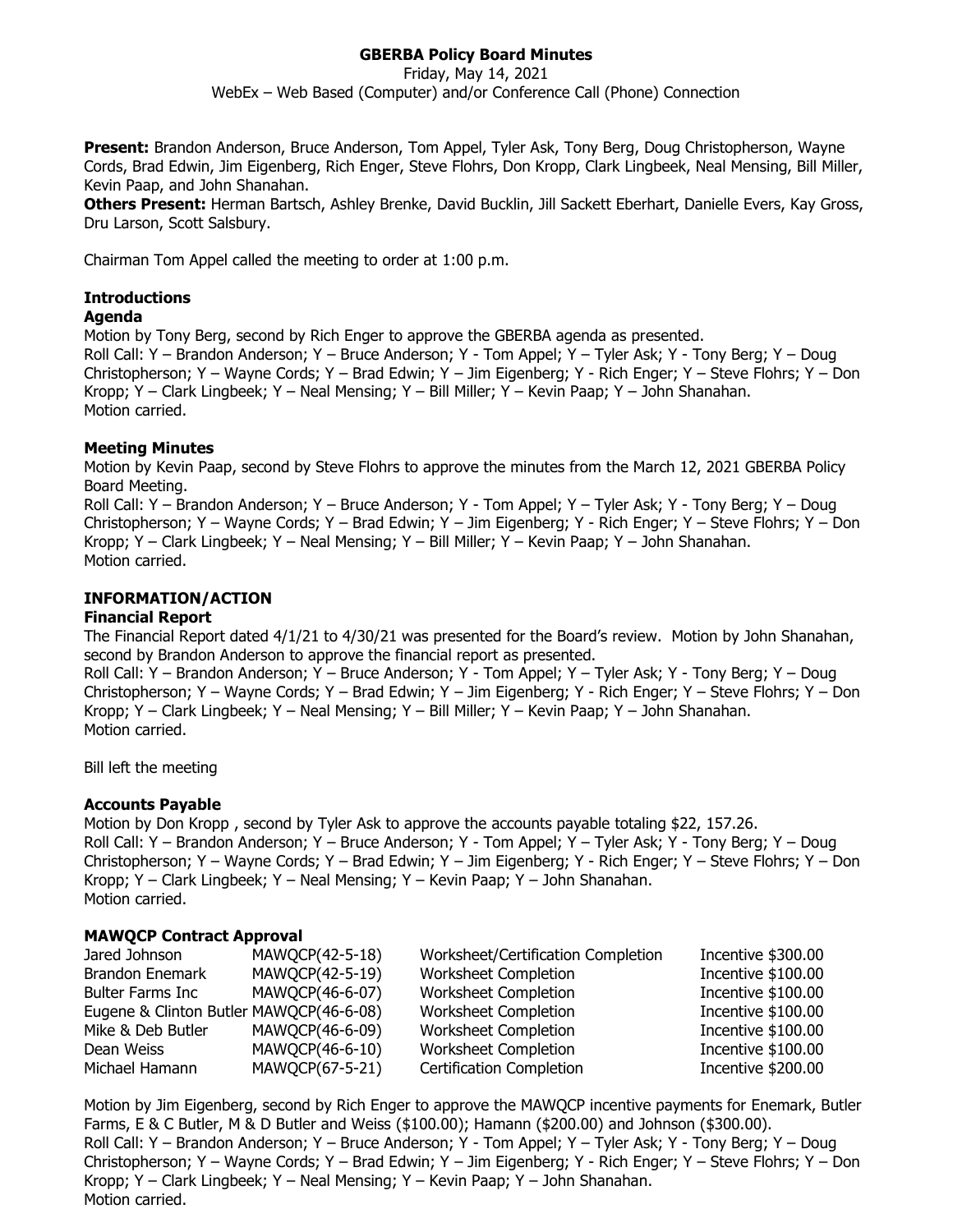## **PAGE 2 GBERBA POLICY MINUTES MAY 14, 2021**

## **Review Grant Report**

## **GBERBA Grant Procedures Guidelines – Review and Approval**

Motion by Tony Berg, second by Steve Flohrs to approve the GBERBA Grant Procedures Guidelines. Roll Call: Y – Brandon Anderson; Y – Bruce Anderson; Y - Tom Appel; Y – Tyler Ask; Y - Tony Berg; Y – Doug Christopherson; Y – Wayne Cords; Y – Brad Edwin; Y – Jim Eigenberg; Y - Rich Enger; Y – Steve Flohrs; Y – Don Kropp; Y – Clark Lingbeek; Y – Neal Mensing; Y – Kevin Paap; Y – John Shanahan. Motion carried.

## **Watonwan Watershed – Multipurpose Drainage Management Studies – Definition - Discussion**

As for the MDM Studies, our Watonwan Watershed Plan goal is to "Coordinate with the drainage authorities to implement MDM on 10 public drainage systems to improve water quality and flood resiliency in tandem with the maintenance and repair of drainage systems."

#### **First Draft -**

MDM studies need to have multiple on-system and off-system BMPs identified in order to reduce downstream peak flows and flooding, reduce erosion and sedimentation, improve water quality and improve aquatic habitat.

## **Request for Legal Counsel Review - Discussion**

Review of the GBERBA JPA/By-Laws and GBERBA Grant Agreements in regards to the need for additional contracts with local entities for Cost-Share Contracts and Staff Reimbursement.

Ann Goering is working on depositions so she will be having a partner to assist on our request.

# **Demonstration – Ashley Brenke and Scott Salsbury Watonwan Watershed Ranking and Scoring Worksheet**

Motion by Rich Enger, second by Doug Christopherson to approve the Watonwan Watershed Ranking and Scoring Worksheet as compiled by the Watonwan Steering Team.

Roll Call: Y – Brandon Anderson; Y – Bruce Anderson; Y - Tom Appel; Y – Tyler Ask; Y - Tony Berg; Y – Doug Christopherson; Y – Wayne Cords; Y – Brad Edwin; Y – Jim Eigenberg; Y - Rich Enger; Y – Steve Flohrs; Y – Don Kropp; Y – Clark Lingbeek; Y – Neal Mensing; Y – Kevin Paap; Y – John Shanahan. Motion carried.

# **Coordinator Report**

# **MN Agricultural Water Quality Certification Program**

Update on progress made in areas 5 and 6 – See Certification Specialist Reports. Over 750,000 acres and over 1000 certified producers statewide!

GBERBA has the Area 5 and 6 MAWQCP administrative contract approved through 2021. The Minnesota Agricultural Water Quality Certification Program has launched three new endorsements in addition to 10-year certification a farmer or landowner receives in the program. The endorsements are for soil health, integrated pest management, and wildlife.

Dru Larson, MN/IA Conservation Corps Member is assisting with this program in 2021

# **2017 MPCA 319 Grant - Cover Crops and Alternative Tile Intakes**

An Implementation Policy Paper for this grant titled "Greater Blue Earth River Basin TMDL Implementation" is found on the GBERBA web site. Cover crops: \$50.00 dollars per acre maximum, 50% c/s (\$25.00 ac.). Prioritization required. Alternative intakes: Rock and pattern tile. \$500.00 maximum with 50% cost share. Perforated risers, broom and other water quality intakes: \$200.00 maximum and 50% cost share. These are federal dollars and require state or local match.

## **For 2020, the cover crop acre limits are removed. The 50% cost share rate will continue. GBERBA staff has requested and received an extension of this grant due to 2019 weather conditions and the Covid-19 outbreak. The new end date of the grant will be August 31, 2021.**

This grant funding is now running low. Funding is awarded as available. Please pass this notice on to landowners wishing to apply.